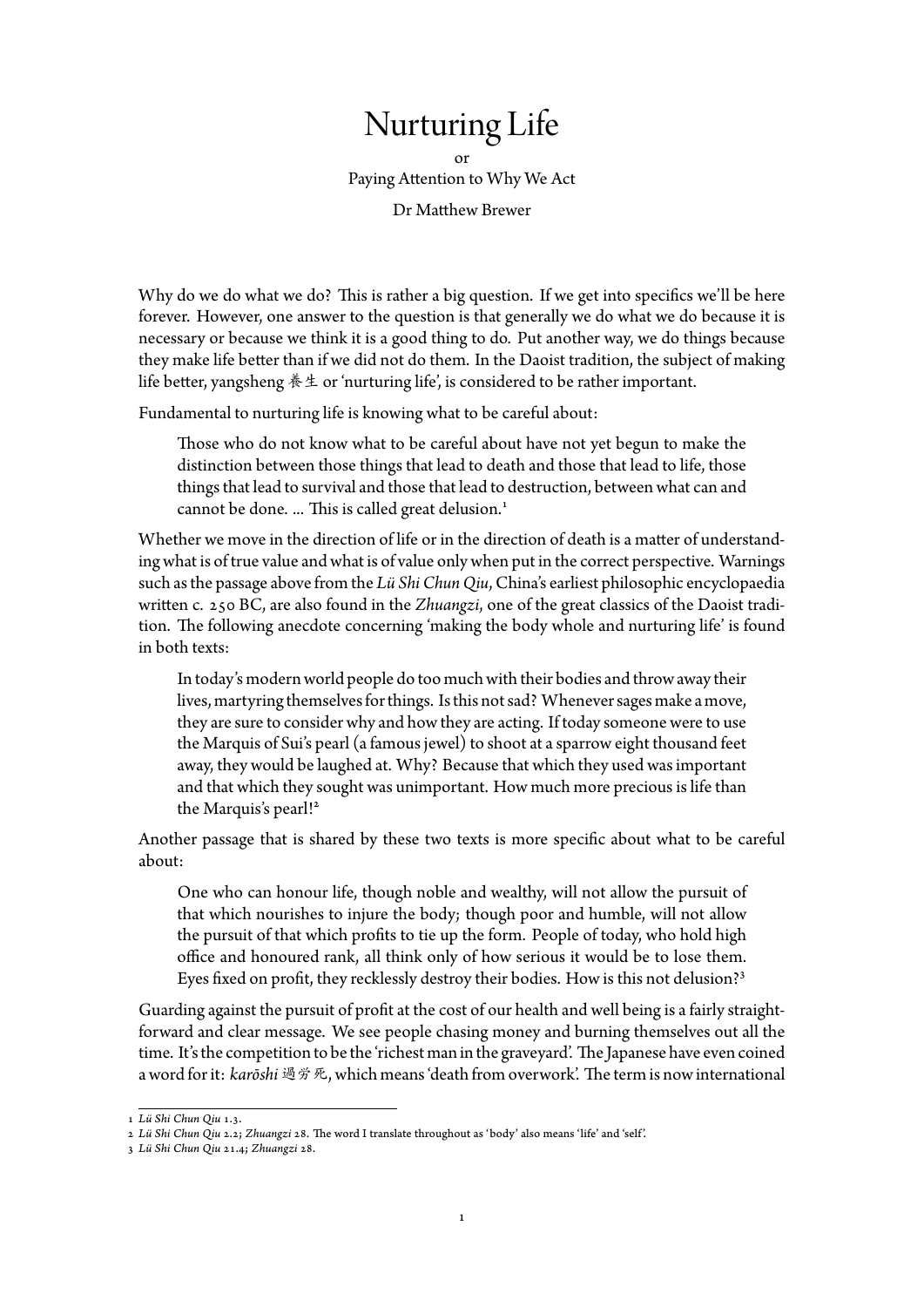and was added to the *Oxford English Dictionary*in 2001; an ominous word for the beginning of the new millennium.

However, the idea of not allowing the pursuit of that-which-nourishes to injure us, needs a bit more reflection. 'What is it that nourishes us?' is a question with endless answers: food, exercise, work, shelter, music, art, things that we like; which is to say, anything that enriches our lives on all levels. How is it that going after such things can cause injury? The answer is: through lack of moderation. Even the best things, if taken in excess, can cause harm. Water, the most life-giving of substances, will kill you if you drink too much if it. This is one of the primary laws of yin and yang: if you take yang to its limit it will flip to yin and vice versa. For instance, if you do too much, it will exhaust you and you will find that you cannot do anything at all: yang has changed to yin. Extremes damage.

If we use up our bodies, our energy, our lives in chasing those things that nourish us, we achieve exactlythe opposite of what we intend. This is because we have reversedthe relationship: rather than using things to nourish life, we have spent our health, our lives, on acquiring things. These 'things' that damage our lives are not simply material possessions. It is the same with exercise. Take the present craze for extreme sports such as marathon running and Iron Man events. After a marathon a person's immune system is suppressed for about a month and, more seriously, the heart is damaged.<sup>4</sup> It is the same with everything from food and sex to study and meditation. Too much of anything comes down to one thing: the delusion of using a pearl to shoot a sparrow, of not knowing what to be careful about.

Yao yielded the [r](#page-1-0)ule of all under Heaven ... to Zizhou Zhifu, who said, 'To make me the Son of Heaven, that would be alright. However, just now I have a worrying illness, which I am trying to put in order. I do not yet have the leisure to put all under Heaven in order.' All under Heaven is of the utmost importance, but he would not harm his life because of it. How much less for anything else! Only one who would not use all under Heaven can be entrusted with all under Heaven.<sup>5</sup>

If we cannot be trusted to take care of our own bodies then we cannot be entrusted with anything else. Such a lack of care demonstrates that we have a distorted relationship, not just with our own bodies and selves, but with the whole world. One that is out [of](#page-1-1) balance and extreme. This is what *Laozi* calls the 'dao of man', the opposite of the 'dao of heaven':

The dao of Heaven is like drawing a bow. What is high it draws down, What is low it lifts, What has too much it lessens, What does not have enough it adds to. The dao of Heaven lessens what has too much while adding to what does not have enough. The dao of man is not so, it lessens what is not enough by offering more to what has too much.<sup>6</sup>

The 'dao of man' is a distortion that compromises one's perceptions and interactions with ev-

<sup>4</sup> O'Keefe JH & Lavie CJ, 'Run for your life …at a comfortables[p](#page-1-2)eed and not too far' Heart heartjnl-2012-302886, Published Online First: 29 November 2012. http://www.indorgs.virginia.edu/MuscleClub/OKeefe\_JH\_article1%2B2.pdf

<sup>5</sup> *Lü Shi Chun Qiu* 2.2; *Zhuangzi* 28. See also *Laozi* 13.

<span id="page-1-2"></span><span id="page-1-1"></span><span id="page-1-0"></span><sup>6</sup> *Laozi* 77.